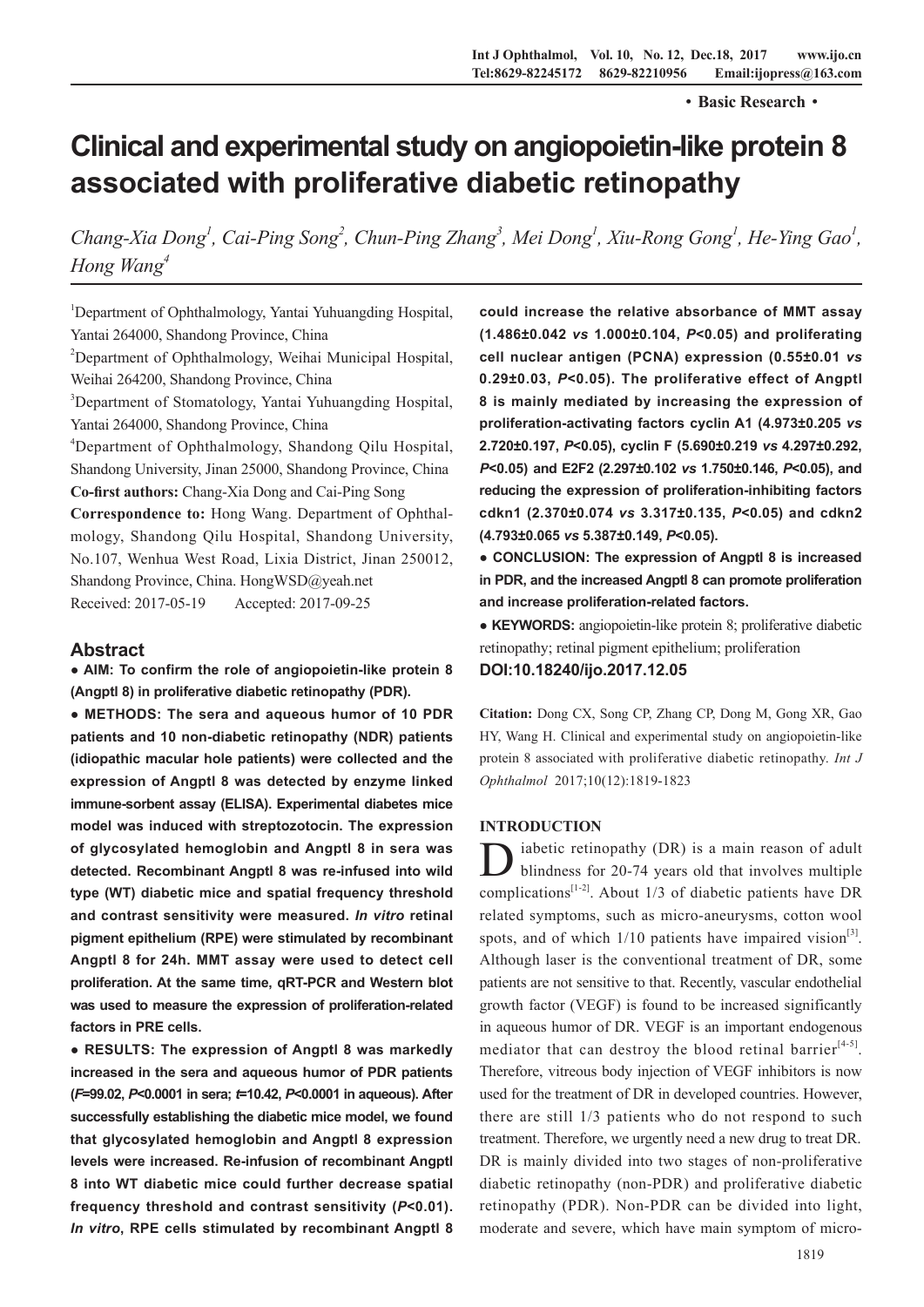#### **Angptl 8 associated with proliferative diabetic retinopathy**

aneurysms, hemorrhage, cotton wool spots, micro-vascular malformation and venous bleeding<sup>[6]</sup>. Retinal pigment epithelium (RPE) cell, which is involved in the formation of retinal vascular barrier and participate in the maintenance of retinal homeostasis<sup>[7]</sup>. RPE has been reported to play an important role in formation of PDR. In diabetes, persistent hyperglycemia could activate RPE cell proliferation and migrates through retinal breaks $[8]$ . At the same time, activated RPE cells release large amounts of growth factors, activate vascular endothelial cells to form abnormal proliferation of blood vessels, and finally lead to  $PDR^{[9]}$ . In PDR, there exists a large number of cytokines in the sera and aqueous humor of diabetic patients, which forms positive feedback and aggravates the formation of new blood vessels $[10]$ . Therefore, these cytokines provide a new target for finding a new drug in the treatment of PDR.

Angiopoietin-like protein 8 (Angptl 8) is a newly discovered cytokine, which is mainly expressed in liver and adipose tissue. The expression of Angptl 8 is regulated by many hormones such as insulin and thyroid hormones. Elevated Angptl 8 is involved in the regulation of lipid metabolism, autophagy and cell proliferation<sup>[11]</sup>. Recently, it has been reported that the sera of diabetic patients with PDR have an increased expression of Angptl 8, as well as in aqueous $^{[12]}$ , which suggests that Angptl 8 may be involved in the regulation of PDR. We are studying the potential role of Angptl 8 so that it can be developed as a therapeutic target in PDR.

## **SUBJECTS AND METHODS**

**Subjects** In order to clarify whether Angptl 8 is involved in the occurrence and development of PDR, we first collected the aqueous humor of 10 idiopathic macular hole patients (non-DR) and 10 PDR patients according to the previous study<sup>[12]</sup>. Then we collected the sera of healthy volunteers, idiopathic macular hole (non-DR) patients, non-PDR patients and PDR patients. The Angptl 8 expression in the aqueous humor and/ or sera was detected by enzyme linked immune-sorbent assay (ELISA). This study followed the ethical principles for medical research involving human subjects as per the Declaration of Hensinki and was appoved by Yantai Yuhuangding Hospital. The nature and possible consequences of the study have been explained to all participants and written informed consent was obtained before participation.

**Diabetes Model** Wild-type mice (WT; C57BL/6J; 8-weekold) were purchased from Beijing Hua Fukang biological Polytron Technologies Inc, male. All experiments were in accordance with animal ethics.

According to previous study<sup>[13]</sup>, 8-week-old WT male mice were fasted for 24h and followed by intraperitoneal injection of streptozotocin (55 mg/kg body weight) for every 5d. At the same time, insulin (0-0.2 U every 2-3d) was given to keep a slow increase rate of weight gain with symptoms of high blood

sugar, polyuria, and bulimia. Hyperglycemia was determined by measuring glucose concentrations in blood and glycated hemoglobin levels every 2 to  $3\text{mo}^{[14]}$ .

**Spatial Frequency Threshold and Contrast Sensitivity**  Spatial frequency threshold and contrast sensitivity were measured according to the previous study<sup>[13]</sup>. The virtual optokinetic system (VOS) apparatus was used to measure spatial frequency threshold and contrast sensitivity. By varying the contrast and spacing of moving "bars", the spatial frequency threshold and contrast sensitivity were determined. Spatial frequency was determined as the maximum spatial frequency capable of driving head tracking. Contrast sensitivity was measured at six various spatial frequencies. Each measurement was repeated several times.

**Cell Culture and Reagents** Human RPE cells (ARPE-19 cell line) were obtained from Shanghai Chinese Academy of Sciences and were cultured in Dulbecco's modified eagle media (DMEM; Gibco, Invitrogen, Grand Island, NY) with 10% fetal bovine serum (FBS; Gibco, Invitrogen), 100 units/mL penicillin, and 100 μg/mL streptomycin (Sigma, St.Louis, MO, USA) at 37°C under 5% CO<sub>2</sub> and 95% humidity<sup>[15]</sup>.

**MTT Assay** The cell proliferation measurement was conducted according to the instructions. Briefly, RPE cells were plated into a 96-well culture plate at a density of  $1 \times 10^4$  cells/per well. After attachment, the cells were starved with DMEM containing 1% FBS for 24h and then the culture medium was changed to DMEM containing 10% FBS for another 24h. At the same time, the RPE cells were treated with various concentrations of Angptl 8 protein (R&D, MN, USA). After 24h, MTT was added to the culture medium and the cells were incubated for an additional 4h (sigma, St. Louis, MO, USA). Absorbance was measured at 570 nm (Dynatech Medica, Guernsey, UK).

**Enzyme Linked Immune-sorbent Assay** Serum and aqueous of diabetic patients and mice were analyzed for Angptl 8 level using commercially available enzyme-linked immune-sorbent assay (ELISA, R&D, MN, USA). All collected sample was centrifuged and stored at -70℃ until analysis. Measurements were conducted according to the manufacturer's instructions.

**Western Blot** Western blot was conducted according the previous study<sup>[8]</sup>. Protein extraction and protease inhibitor kits (Pierce) were used to extract the cell protein. Cell lysates were cleared by centrifugation at 12 000 $\times$  g at 4°C. The supernatant was collected, and the protein content of each lysate was measured using a BCA Protein Assay Kit (Tianlai Shengwu Jishu, Tianlai, China) according to the manufacturer's instructions. Equal amounts (80 μg) of protein was used to conduct Western blot. The membrane was incubated by anti-PCNA and anti- β-actin antibodies (CST, USA) for 24h. Proteins were visualized using enhanced chemiluminescence according to the manufacturer's recommendations. PCNA band densities were normalized to each β-actin internal control.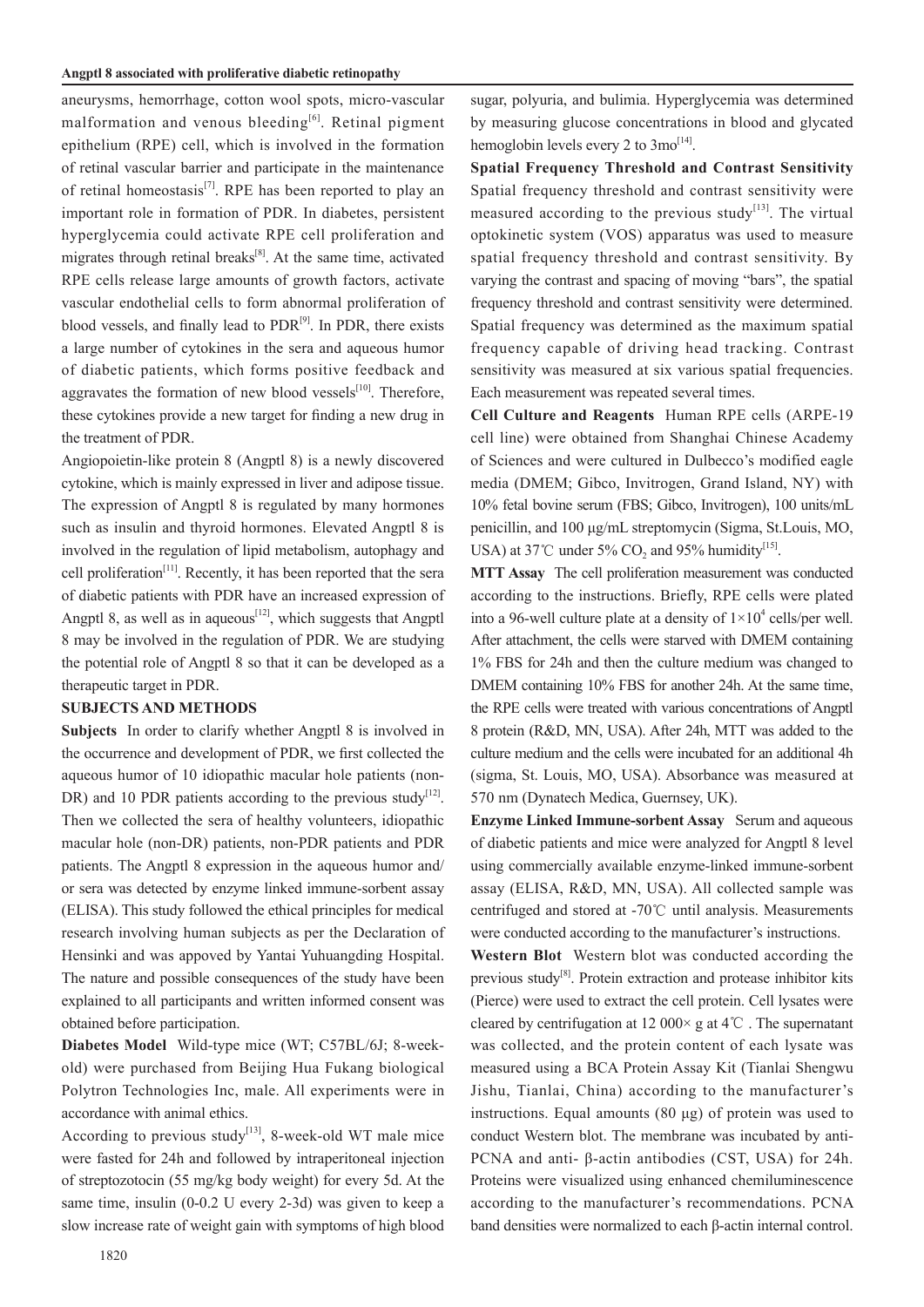**Polymerase Chain Reaction** Two μg of retinal RNA was converted into cDNA in a total reaction volume of 25 μL. The mixture was incubated for 60min at 42℃ and reverse transcription was terminated by incubation at 95℃ for 5min. The real-time polymerase chain reaction (PCR) assays were performed using iQ Supermix (Bio-Rad, Hercules, CA) with each 20 μL reaction mixture containing 2 μL cDNA, 7.2 μL sterilized water, 10 μL SYBR Green real-time PCR master mix, and 0.8 μL of each primer (10 μmol/L). Thermo-cycling conditions consisted of 3min at 95℃ for activating the iTaq DNA polymerase and 35 cycles of 20s 95℃ denaturation step, 15s 63℃ annealing step, and 15s 72℃ extension step. The aim gene was normalized to GAPDH and calculated using the equation: Fold change= $2^{-\Delta\Delta ct}$ . The primer sequences are shown in Table 1.

**Statistical Analysis** All data were presented as mean±SD and evaluated for normality of distribution. Statistical differences were evaluated using ANOVA followed by Student-Newman-Keuls test for multiple comparisons and the Student's *t*-test for pairwise comparisons. *P*<0.05 was considered significant.

# **RESULTS**

**Expression of Angptl 8 in the Sera and Aqueous Humor**  The expression of Angptl 8 in aqueous humor of PDR patients was increased  $(t=10.42, P<0.0001;$  Figure 1A). At the same time, we collected the sera of healthy volunteers, IMH (non-DR) patients, non-PDR patients and PDR patients (Table 2). The results showed that the Angptl 8 expression in sera of PDR patients was higher than that in other groups (*F*=99.02, *P*<0.0001; Figure 1B). All the results suggest that Angptl 8 may be involved in the development of PDR.

**Overexpression of Angptl 8 Aggravation of the Visual Damage Caused by Proliferative Diabetic Retinopathy**  Glycated hemoglobin levels were up-regulated after streptozotocin injection for 6mo, which indicated the development of a successful diabetic model (*t*=22.61, *P*<0.01; Figure 2A). Angptl 8 expression was significantly increased in sera of diabetic model (*t*=9.23, *P*<0.01; Figure 2B). At the same time, overexpression of Angptl 8 *via* mini-osmotic pump (0.25 μg/g/d) could significantly increase retinal neovascularization, decrease spatial frequency threshold and contrast sensitivity  $(0.425 \pm$ 0.0025 *vs* 0.444±0.0051, *t*=3.28, *P*<0.01, in spatial frequency; 4.602±0.176 *vs* 5.479±0.106, *t*=4.27, *P*<0.01 in contrast sensitivity, respectively; Figure 2C, 2D). These results demonstrated that Angptl 8 expression was increased in PDR and overexpression of Angptl 8 could increase the PDR induced-visual impairment.

**Effect of Angptl 8 in Retinal Pigment Epithelium** In order to explore the mechanism of Angptl 8 in PDR, Angptl 8 was used to stimulate RPE cells *in vitro* after 24h. MMT assay showed that Angptl 8 increased cell proliferation in RPE cells (1.486±0.042 *vs* 1.000±0.104, *t*=4.33, *P*<0.05; Figure

**Int J Ophthalmol, Vol. 10, No. 12, Dec.18, 2017 www.ijo.cn Tel:8629-82245172 8629-82210956 Email:ijopress@163.com**

| Table1 The primer sequence of each gene |                |                              |  |  |  |  |
|-----------------------------------------|----------------|------------------------------|--|--|--|--|
| Name                                    | Up/down-stream | Gene sequence                |  |  |  |  |
| cyclin A                                | Up-stream      | 5'-CTCGCTGCATCAGGAAGACC-3'   |  |  |  |  |
|                                         | Down-stream    | 5'-TAAGAGGAGCAACCCGTCG-3'    |  |  |  |  |
| cyclin F                                | Up-stream      | 5'-GGTCATACGGAACGGAGGC-3'    |  |  |  |  |
|                                         | Down-stream    | 5'-ATGGATCACCCGTGCTTTGG-3'   |  |  |  |  |
| E2F2                                    | Up-stream      | 5'-TTGGGAATAGCTCAGAGGCAG-3'  |  |  |  |  |
|                                         | Down-stream    | 5'-AGGTCTGCTCGGCATTCATC-3'   |  |  |  |  |
| cdkn1                                   | Up-stream      | 5'-CAGAATAAAAGGTGCCACAGGC-3' |  |  |  |  |
|                                         | Down-stream    | 5'-CGAAGAGACAACGGCACACT-3'   |  |  |  |  |
| cdkn <sub>2</sub>                       | Up-stream      | 5'-GTGGTACCGAGCACCTGAA-3'    |  |  |  |  |
|                                         | Down-stream    | 5'-GAAGGCTGACCTGTGTCCAA-3'   |  |  |  |  |
| β-actin                                 | Up-stream      | 5'-CACTGTCGAGTCGCGTCC-3'     |  |  |  |  |
|                                         | Down-stream    | 5'-TCATCCATGGCGAACTGGTG-3'   |  |  |  |  |



**Figure 1 Angptl 8 expression was increased in both sera and aqueous humor of diabetic patients** A: Angptl 8 expression in aqueous humor of IMH (non-DR) and PDR patients; B: Angptl 8 expression in sera of healthy, IMH, non-PDR and PDR patients. *n*=10 in each group. a *P*<0.0001, b *P*=0.442.



**Figure 2 Angptl 8 promotes diabetes-induced visual impairment**  A: Glycosylated hemoglobin in WT mice injected with streptozotocin for 6mo with or without recombinant Angptl 8 (rAngptl 8); B: Angptl 8 expression in the sera of diabetic mice with or without rAngptl 8 by ELISA. C, D: Spatial frequency and contrast sensitivity in each group of mice.  $n=4$  in each group.  $P<0.01$ .

3A). Angptl 8 can also increase proliferation related PCNA expression in RPE cells (0.55±0.01 *vs* 0.29±0.03, *t*=8.22, *P*<0.05; Figure 3B). It has been reported that Angptl 8 could promote cell proliferation by up-regulating the expression of various proliferation activation factors $[16-17]$ . Angptl 8 could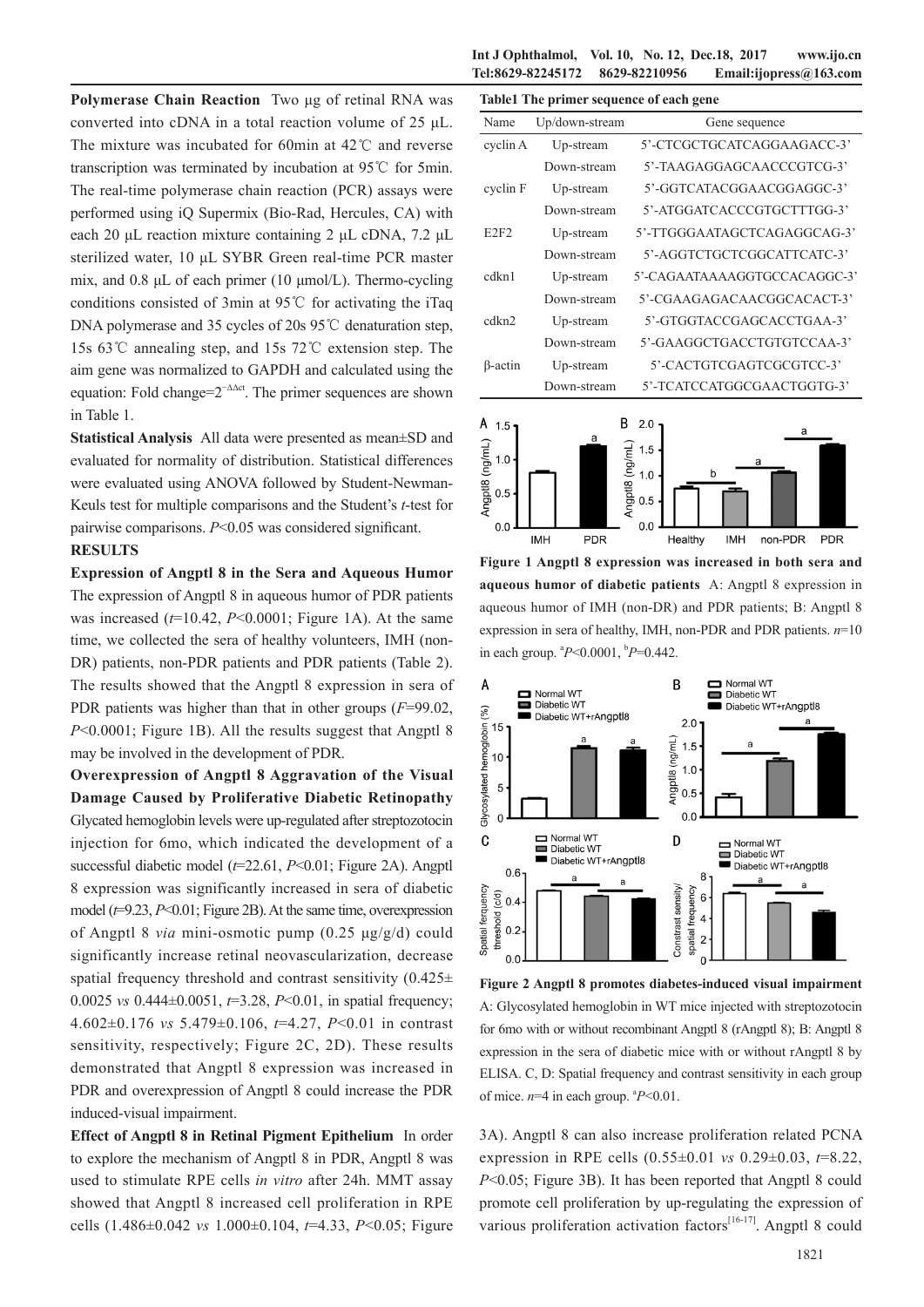| Angptl 8 associated with proliferative diabetic retinopathy |  |
|-------------------------------------------------------------|--|
|-------------------------------------------------------------|--|

| Table 2 Basic condition of subjects in each group |                 |                  |                  |                |                          |                          |  |  |  |
|---------------------------------------------------|-----------------|------------------|------------------|----------------|--------------------------|--------------------------|--|--|--|
| Factors                                           | Healthy         | $IMH$ (non-DR)   | Non-PDR          | <b>PDR</b>     | F                        | P                        |  |  |  |
| No.                                               | 10              | 10               | 10               | 10             | $\overline{\phantom{0}}$ | $\,$                     |  |  |  |
| Age $(a)$                                         | $53+2.97$       | $55 \pm 1.32$    | $56\pm3.67$      | $57+2.94$      | 0.403                    | 0.751                    |  |  |  |
| Gender (M/F)                                      | 5/5             | 5/5              | 5/5              | 5/5            | $\overline{\phantom{0}}$ | $\overline{\phantom{0}}$ |  |  |  |
| BMI $(kg/m2)$                                     | $23.47\pm0.92$  | $23.81 \pm 0.58$ | $24.32 \pm 0.71$ | $24.90\pm0.64$ | 0.854                    | 0.474                    |  |  |  |
| HbA <sub>1</sub> c $(\%)$                         | $5.61 \pm 0.32$ | $5.84 \pm 0.24$  | $7.33 \pm 0.16$  | $7.46\pm0.29$  | 17.31                    | < 0.0001                 |  |  |  |

BMI: Body mass index; IMH: Idiopathic macular hole; PDR: Proliferative diabetic retinopathy.



**Figure 3 Angptl 8 increases RPE cells proliferation** A: Relative absorbance of RPE cells stimulated by PBS or recombinant Angptl 8 for 24h by MMT assay; B: PCNA protein expression in RPE cells. <sup>a</sup>P<0.05.



Figure 4 Angptl 8 increases RNA expression of proliferation-related factors A: cyclin A; B: cyclin F; C: E2F2; D: cdkn1; E: cdkn2. <sup>a</sup>P<0.05.

significantly increase the expression of proliferation-activate factors cyclin A1 (4.973±0.205 *vs* 2.720±0.197, *t*=7.93, *P*<0.05), cyclin F (5.690±0.219 *vs* 4.297±0.292, *t*=3.82, *P*<0.05) and E2F2 (2.297±0.102 *vs* 1.750±0.146, *t*=3.08, *P*<0.05), and decrease the expression of proliferation-inhibiting factors cdkn1 (2.370±0.074 *vs* 3.317±0.135, *t*=6.14, *P*<0.05) and cdkn2a (4.793±0.065 *vs* 5.387±0.149, *t*=3.66, *P*<0.05) in RPE cells (Figure 4A-4E).

## **DISCUSSION**

In our study, we firstly found that Angptl 8 expression was increased in the sera and aqueous humor of diabetic patients and mice. The main mechanism of Angptl 8 in PDR is to increase RPE cells proliferation by up-regulating proliferationactivating factors and down-regulating proliferation-inhibiting factors.

Our study shows that Angptl 8 can improve PDR-induced visual impairment. In the process of PDR, elevated blood glucose stimulates various cells to release cytokines, such as VEGF[18-19]. The increased cytokines in blood also increase the cytokines in aqueous humor by blood retinal barrier, which led to the formation of microenvironment around RPE cells and thus promotes the RPE cells proliferation<sup>[20-21]</sup>. To identify the cytokines in the sera and aqueous humor is of great significance for the treatment of PDR. The previous study showed that the expression of Angptl 8 was significantly higher in the sera and aqueous humor of patients with PDR than that in patients with non- $PDR^{[12]}$ . In our experiments, we also found that the Angptl 8 expression was increased in the sera and aqueous humor of PDR patients and mice, which is in accordance with the previous study. Overexpression of Angptl